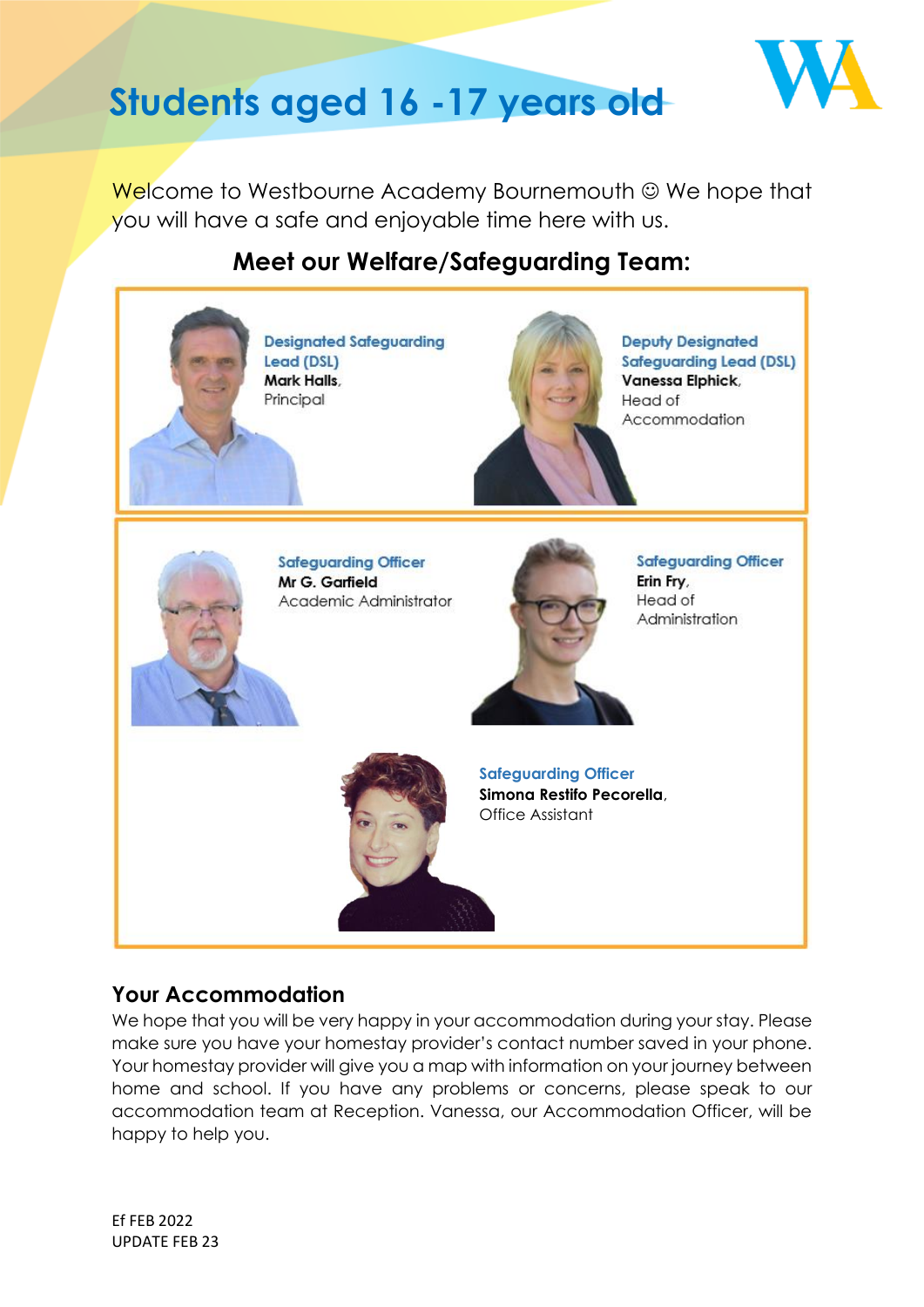

### **Lunch**

We have a lovely canteen in Westbourne Academy where you can buy hot or cold food and drinks. The average cost for lunch and a drink is £5. However, if you want to go out for lunch, there are lots of cafés, shops and restaurants in Westbourne. Please go to Reception if you would like a map.

Remember that a snack lunch is included as part of your accommodation at weekends, so make sure that you keep your accommodation provider informed about your weekend plans.

## **Transport**

#### **Getting Lost**

If you are not sure how to get somewhere, ask our reception staff or your homestay providers for help. For Westbourne Academy activities, the staff will give you a map showing the location. You can also call the emergency telephone number for help.

#### **Safety on the Streets**

- Always stay alert on the streets as you would in your own country. Try to use only routes which are well lit and busy. It is important to remember that in the UK, we drive on the LEFT hand side of the road. Remember this when crossing roads and always try to use a pedestrian crossing.
- If you plan to cycle, please use cycle lanes where possible. It is important to always wear a helmet.
- If you are travelling at night, walk in a group or use public transport or a taxi. Don't take shortcuts through dark alleyways or parks. Make sure your phone has power and credit so that you can call a taxi if you need one.
- Don't carry large amounts of cash with you when you are out.
- Remember to always keep your bag or coat with you. Do not leave your items unattended.

#### **Using public transport**

- Put your hand out as the bus is approaching the stop. This tells the bus driver you want to get on.
- Don't wait at bus stops alone. Arrange for someone to meet you at the bus stop.
- Check the time of the last train or bus home so that you don't miss it at the end of the evening. Remember that these times may be different on Sundays and Bank Holidays. You can buy bus tickets from reception or on the bus itself with cash.
- Store your luggage on the train as close to your seat as possible.
- Take a taxi with a friend rather than walk the streets using your smartphone's satellite navigation system. Taxis in the UK are usually paid in cash. We recommend using the following company; Ariel Taxis +441202 747333.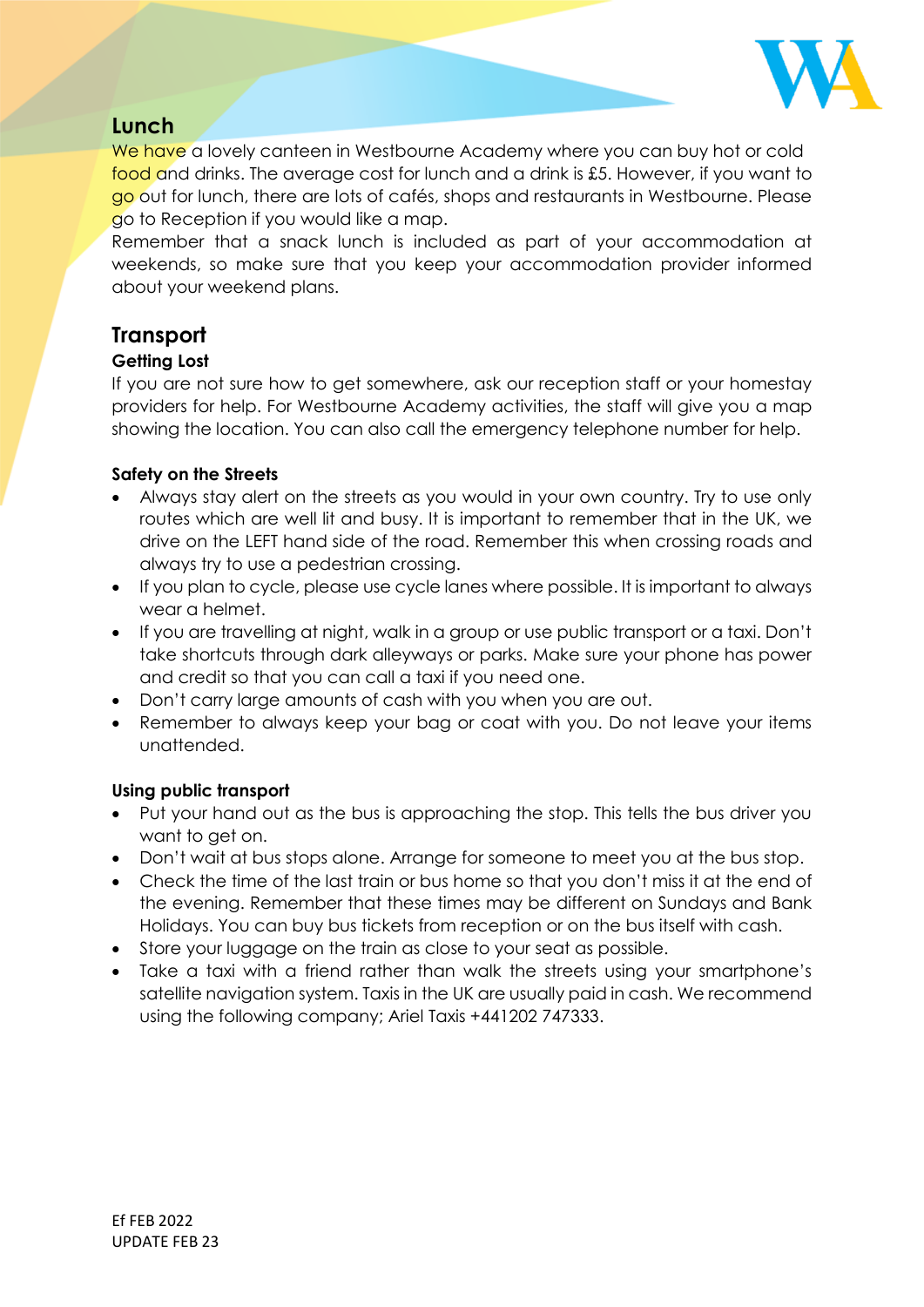

## **Laws**

In the UK it is illegal for anyone under 18 to buy tobacco. Smoking is illegal in enclosed public spaces.

It is illegal for anyone under the age of 18 to buy alcohol or to have alcohol bought for them.

It is illegal to carry any sort of weapon including knives, self-defence CS gas sprays or guns.

Alcohol consumption whilst on a course is against Westbourne Academy rules and can result in being sent home.

## **Social Time**

#### **Westbourne Academy Social Programme**

Westbourne Academy have a social programme for activities and excursions during the evenings and weekends. You will find more information on these in your classrooms, in the cafeteria and at Reception.

During some of our weekend excursions, you will have your own free time. It is important that you are always with at least two other students. Do not walk off on your own. The teacher will give you instructions and a map.

We recommend joining our programme as much as possible as they're fun and they will give you a great opportunity to practise your English with others. Sometimes, we organise excursions with local travel companies. If you wish to join one, we will need written consent from a Parent/Guardian before we can add your name to the list. Please speak to us at Reception if you would like more information.

We recommend you do not travel independently outside of the local area. If you plan to do so, you will need to tell a member of staff at reception and your homestay provider.

#### **Free Time**

- Make sure you stay with friends when travelling in and around Bournemouth. It is important to make sure that your mobile phone is charged at ALL TIMES so that you can be contacted if needed.
- Make sure that you give yourself enough time to return home for dinner with your homestay provider.
- Always travel with a friend from Westbourne Academy. We ensure that all of our accommodation is within the same area so that you can travel together.
- Avoid Bournemouth Gardens, parks, the Pier Approach and the beach when out past 9PM
- Be home Sunday to Thursday by 10.30pm and Friday to Saturday by 11.30pm. If there is an emergency and you are going to be late, you must call your homestay immediately.

Do not forget to follow us @westbourneacademybounemouth For the latest information about trips, activities and much more

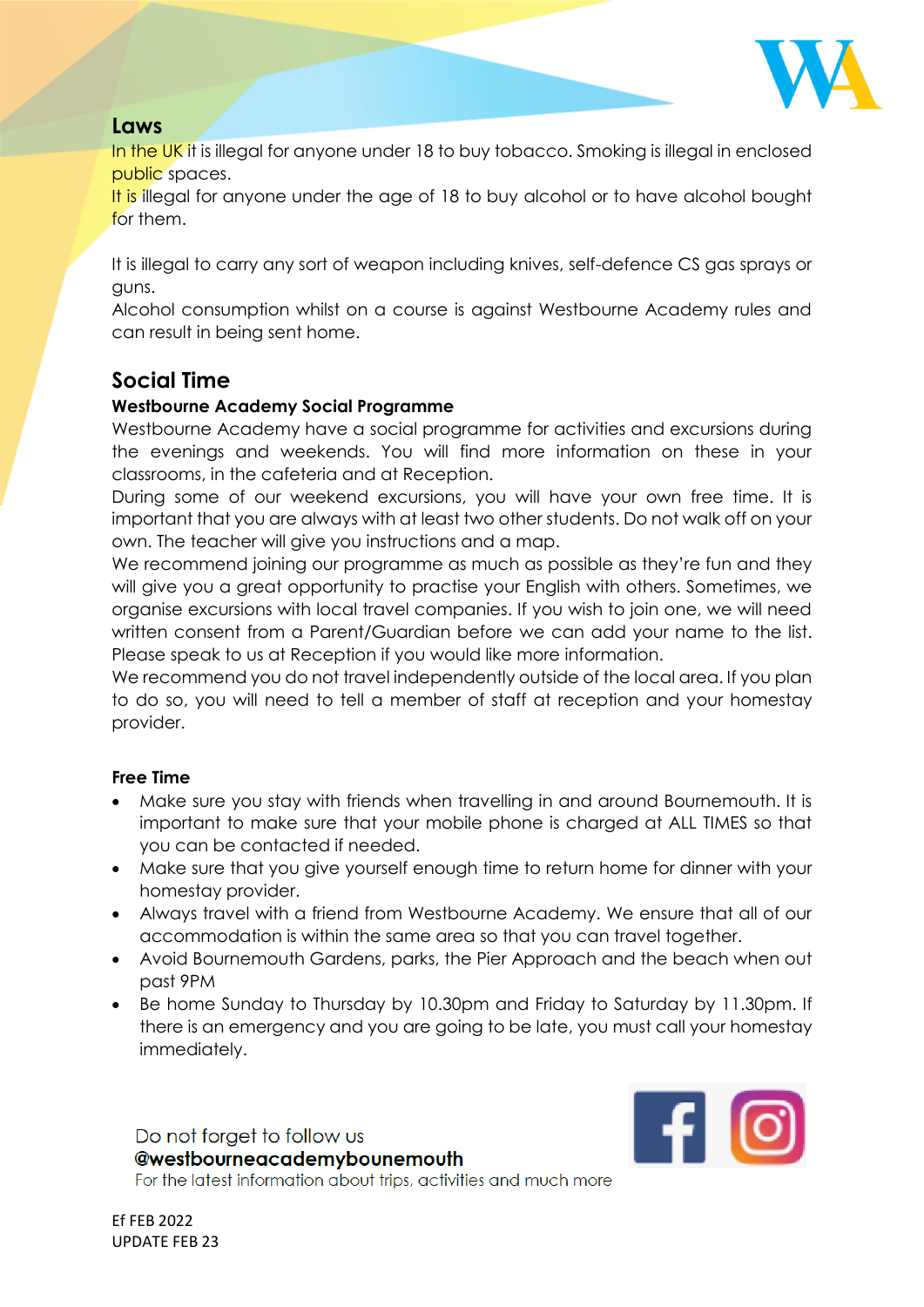

#### **Things to do in Westbourne Academy**

The school and its facilities are open Monday to Friday from 9am to 5.30pm.

At Westbourne Academy, we have lots of board games that you can play in our cafeteria with friends.

We also have a DVD and Private Study Room as well as a Listening Centre, where you can do some self-study. Study materials are available at Reception.

We have WIFI access throughout the school, which is free to all our students. The password is BlowingBubbles456.

Westbourne Academy has two laptops available for students to use on the premises. Please see Reception if you would like to borrow one.

## **Wristbands**

On your first day, you will be given your wrist band for you to wear during your whole stay. Please wear this wristband AT ALL TIMES. Our 24-hour emergency telephone number is on this wristband. If you lose your wristband or are seen not wearing it in the school, you will be charged 50p to go towards our chosen charity. Please do no swap your wristband with any other student.

## **Contact us**

Make sure that you have saved our 24-hour 7 days a week Westbourne Academy Emergency number into your mobile phone.

## **(0044) 7974 348453**

If you change your mobile number during your course, please tell the school and your homestay provider immediately.

You must be at school on time every day for your class. However, if you think you are going to be late, you MUST call us.

If you are sick during your stay, you MUST call us immediately. If you want to, your homestay provider can telephone for you. If you do not come to school and we do not know why, we will contact both you and your homestay provider shortly after your class begins.

## **Further Help & Support**

If you have any problems during your stay, there will always be a member of school available to speak to you. Remember we are here to help.

If any problems happen outside of school hours, please contact our 24-hour 7 days a week Westbourne Academy Emergency number.

UK Emergency services: 999

Use this number for the police, fire services and ambulance.

Childline: 0800 1111

Ef FEB 2022 UPDATE FEB 23